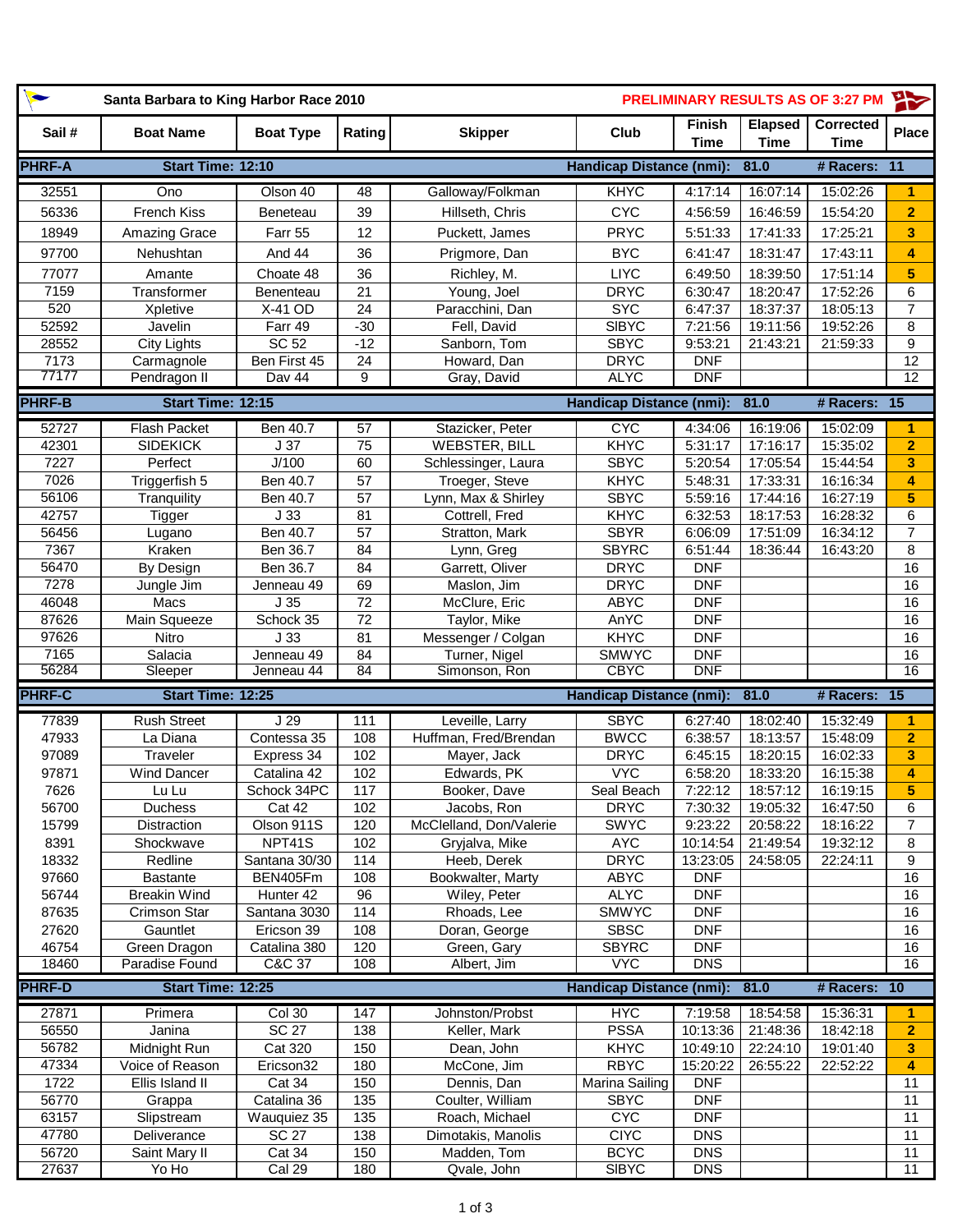| $\bullet$       | Santa Barbara to King Harbor Race 2010 |                    | <b>PRELIMINARY RESULTS AS OF 3:27 PM</b> |                              |                                 |                              | $\rightarrow$          |                                 |                 |
|-----------------|----------------------------------------|--------------------|------------------------------------------|------------------------------|---------------------------------|------------------------------|------------------------|---------------------------------|-----------------|
| Sail#           | <b>Boat Name</b>                       | <b>Boat Type</b>   | Rating                                   | <b>Skipper</b>               | Club                            | <b>Finish</b><br><b>Time</b> | Elapsed<br><b>Time</b> | <b>Corrected</b><br><b>Time</b> | <b>Place</b>    |
| <b>ULDB-A</b>   | Start Time: 12:00                      |                    |                                          |                              | <b>Handicap Distance (nmi):</b> |                              | 81.0                   | # Racers: 9                     |                 |
| 69011           | Akela                                  | <b>R/P 77</b>      | $-129$                                   | Baker, Doug                  | <b>LBYC</b>                     | $\overline{22:27:15}$        | 10:27:15               | 13:21:24                        | 1               |
| 97777           | Medicine Man                           | Andrews 63         | $-99$                                    | Lane, Robert                 | <b>LBYC</b>                     | 23:37:15                     | 11:37:15               | 13:50:54                        | $\overline{2}$  |
| 9524            | Patches                                | <b>TP 52</b>       | $-93$                                    | Ripstion, Jorge              | Acapulco YC                     | 23:54:36                     | 11:54:36               | 14:00:09                        | 3               |
| 97656           | Holua                                  | <b>SC 70</b>       | $-87$                                    | Duker, Brack                 | <b>CYC</b>                      | 0:11:52                      | 12:11:52               | 14:09:19                        | 4               |
| 52006           | <b>Stark Raving Mad</b>                | <b>TP 52</b>       | $-105$                                   | Madden, Jim                  | <b>NHYC</b>                     | 23:47:57                     | 11:47:57               | 14:09:42                        | 5               |
| 52005           | Rebel Yell                             | <b>TP52</b>        | $-105$                                   | Team, David                  | <b>NHYC</b>                     | 23:51:11                     | 11:51:11               | 14:12:56                        | 6               |
| 62152           | Flash                                  | <b>TP 52</b>       | $-105$                                   | SHLENS, MICK                 | <b>KHYC</b>                     | 23:54:57                     | 11:54:57               | 14:16:42                        | $\overline{7}$  |
| 97999           | Alchemy                                | Andrews 68         | $-87$                                    | Peterson, Per                | <b>OYC</b>                      | 1:19:02                      | 13:19:02               | 15:16:29                        | 8               |
| 97510           | <b>Taxi Dancer</b>                     | <b>RP 68</b>       | $-84$                                    | Parker Compton Yabsley       | <b>SBYC</b>                     | <b>DNF</b>                   |                        |                                 | 10 <sup>1</sup> |
| <b>ULDB-B</b>   | Start Time: 12:00                      |                    |                                          |                              | <b>Handicap Distance (nmi):</b> |                              | 81.0                   | # Racers:                       | $\overline{12}$ |
| 77000           | Pendragon 4                            | Davidson           | $-75$                                    | MacLaurin, John              | <b>CYC</b>                      | 1:01:34                      | 13:01:34               | 14:42:49                        | 1               |
| 48003           | Emirage II                             | 1D48               | $-30$                                    | Basset-Parkins, David        | <b>ABYC</b>                     | 2:24:50                      | 14:24:50               | 15:05:20                        | $\overline{2}$  |
| 7249            | It's OK                                | Andrews 49.9       | $-57$                                    | Beery, Pat & Lew             | <b>BYC</b>                      | 1:58:03                      | 13:58:03               | 15:15:00                        | 3               |
| 7960            | Ragtime                                | Spencer 65         | $-57$                                    | Welsh, Chris                 | <b>NHYC</b>                     | 2:23:39                      | 14:23:39               | 15:40:36                        | 4               |
| 28725           | Prevail                                | SC 52              | $-18$                                    | Guilfoyle, Bill              | <b>SBYC</b>                     | 3:25:00                      | 15:25:00               | 15:49:18                        | 5               |
| 27007           | Paranoia                               | <b>SC 52</b>       | $-18$                                    | von Heydenreich, Rick        | LBYC                            | 3:35:30                      | 15:35:30               | 15:59:48                        | 6               |
| 46052           | Relentless                             | SC <sub>52T</sub>  | $-24$                                    | Durant/Sheat                 | LBYC                            | 4:09:18                      | 16:09:18               | 16:41:42                        | $\overline{7}$  |
| 56755           | Yippie Kai Yay                         | Antrim 40          | $-21$                                    | Senescu, Sue                 | <b>DPYC</b>                     | 6:04:38                      | 18:04:38               | 18:32:59                        | 8               |
| 7200            | Dare                                   | Beck 60            | $-27$                                    | Kettenhofen, Bob             | <b>BYC</b>                      | 8:15:35                      | 20:15:35               | 20:52:02                        | 9               |
| 46860           | Locomotion                             | Andrews 45         | $-39$                                    | Feo, Ed                      | LBYC                            | <b>DNF</b>                   |                        |                                 | 13              |
| 52215           | Malolo                                 | Kernan 55          | $-36$                                    | Locke, Bob                   | <b>SBRYC</b>                    | <b>DNF</b>                   |                        |                                 | 13              |
| 50100           | Margaritaville 1 1/2                   | Farr/And 52        | $-72$                                    | Steinbeck, Jay               | <b>CYC</b>                      | <b>DNF</b>                   |                        |                                 | 13              |
|                 |                                        |                    |                                          |                              |                                 |                              |                        |                                 |                 |
| ULDB-C          | Start Time: 12:20                      |                    |                                          |                              | <b>Handicap Distance (nmi):</b> |                              | 81.0                   | # Racers: 10                    |                 |
| 67730           | Fifty-one Fifty                        | <b>SC 50</b>       | $-3$                                     | Warns, Mike                  | <b>VSC</b>                      | 2:42:27                      | 14:22:27               | 14:26:30                        | $\overline{1}$  |
| 7447            | <b>Bien Roulee</b>                     | Andrews            | 9                                        | Highland, Glenn              | <b>BYC</b>                      | 3:37:31                      | 15:17:31               | 15:05:22                        | $\overline{2}$  |
| 15              | Huckleberry 2                          | Farr 30            | 42                                       | Murrell, Jim                 | <b>KHYC</b>                     | 5:12:29                      | 16:52:29               | 15:55:47                        | 3               |
| 20              | Babe                                   | Farr 30            | 42                                       | Steele, Doug                 | <b>CYC</b>                      | 5:33:42                      | 17:13:42               | 16:17:00                        | 4               |
| 87299           | Bolt                                   | <b>NM 55</b>       | -9                                       | Reynolds, Craig              | <b>BYC</b>                      | 4:42:30                      | 16:22:30               | 16:34:39                        | 5               |
| 87027           | <b>Flying Dutchman</b>                 | Hobie 33 (M)       | 54                                       | Herring, Jason               | <b>KHYC</b>                     | 6:18:27                      | 17:58:27               | 16:45:33                        | 6               |
| 18081           | Flaca                                  | <b>SC 50</b>       | 3                                        | Casanova, Paul               | <b>SBRYC</b>                    | 5:11:59                      | 16:51:59               | 16:47:56                        | $\overline{7}$  |
| 34476           | Wahoo                                  | Hobie 33           | 81                                       | MacNauughton, Alan           | <b>VSC</b>                      | 7:07:57                      | 18:47:57               | 16:58:36                        | 8               |
| 87309           | <b>Priorities</b>                      | Olson 30           | 96                                       | Cole, Bob                    | <b>KHYC</b>                     | 8:22:02                      | 20:02:02               | 17:52:26                        | 9               |
| 50665           | Problem Child                          | B 32               | 66                                       | Rossen, Dan                  | <b>BCYC</b>                     | 8:55:02                      | 20:35:02               | 19:05:56                        | 10              |
| Farr-40         | Start Time: 12:05                      |                    |                                          |                              | Handicap Distance (nmi): 81.0   |                              |                        | # Racers: 7                     |                 |
| $\overline{37}$ | <b>Far Niente</b>                      | Farr 40            | -6                                       | Scheer, Frederic             | <b>CYC</b>                      | 2:53:51                      | 14:48:51               | 14:56:57                        | $\mathbf{1}$    |
| 50060           | <b>Radical Departure</b>               | Farr 40            | $-6$                                     | Rosene, Dennis/Carter, Joe   | <b>BYC</b>                      | 2:59:27                      | 14:54:27               | 15:02:33                        | $\overline{2}$  |
| 40033           | <b>Wooly Bully</b>                     | Farr 40            | $\textnormal{-}6$                        | Breen/Zambriskie             | <b>KHYC</b>                     | 3:15:40                      | 15:10:40               | 15:18:46                        | 3               |
| 888             | White Knight                           | Farr 40            | $-6$                                     | Katinsky, Zoltan             | <b>CBYC</b>                     | 3:27:00                      | 15:22:00               | 15:30:06                        | 4               |
| 40050           | Temptress                              | Farr 40            | $-6$                                     | Godwin, Ray                  | LBYC                            | 6:38:33                      | 18:33:33               | 18:41:39                        | 5               |
| 51483           | Pirahna                                | Farr 40            | $-6$                                     | Voss, David                  | <b>CYC</b>                      | <b>DNF</b>                   |                        |                                 | 8               |
| 51044           | Skian Dhu                              | Farr 40            | $-6$                                     | Freeland, Dirk               | <b>SBYC</b>                     | <b>DNS</b>                   |                        |                                 | 8               |
| $J-105$         | Start Time: 12:20                      |                    |                                          |                              | <b>Handicap Distance (nmi):</b> |                              | 81.0                   | # Racers: 5                     |                 |
|                 | <b>Twelve Bar Blues</b>                |                    |                                          | Spear, Charles               | <b>PSSA</b>                     |                              |                        |                                 | 1               |
| 46287           |                                        | $J$ 105            | 84                                       |                              |                                 | 6:59:30                      | 18:39:30               | 16:46:06                        | $\overline{2}$  |
| 395<br>524      | Off the Porch                          | $J$ 105            | 84                                       | McDaniel, Scott              | <b>SLBYC</b>                    | 8:17:43                      | 19:57:43               | 18:04:19                        | 3               |
| 679<br>297      | Escapade<br>Aquabella                  | $J$ 105<br>$J$ 105 | 84<br>84                                 | NOBLE, MARK<br>Mc Ganty, Dan | <b>SBYC</b><br><b>CYC</b>       | 9:59:26<br><b>DNF</b>        | 21:39:26               | 19:46:02                        | 6               |